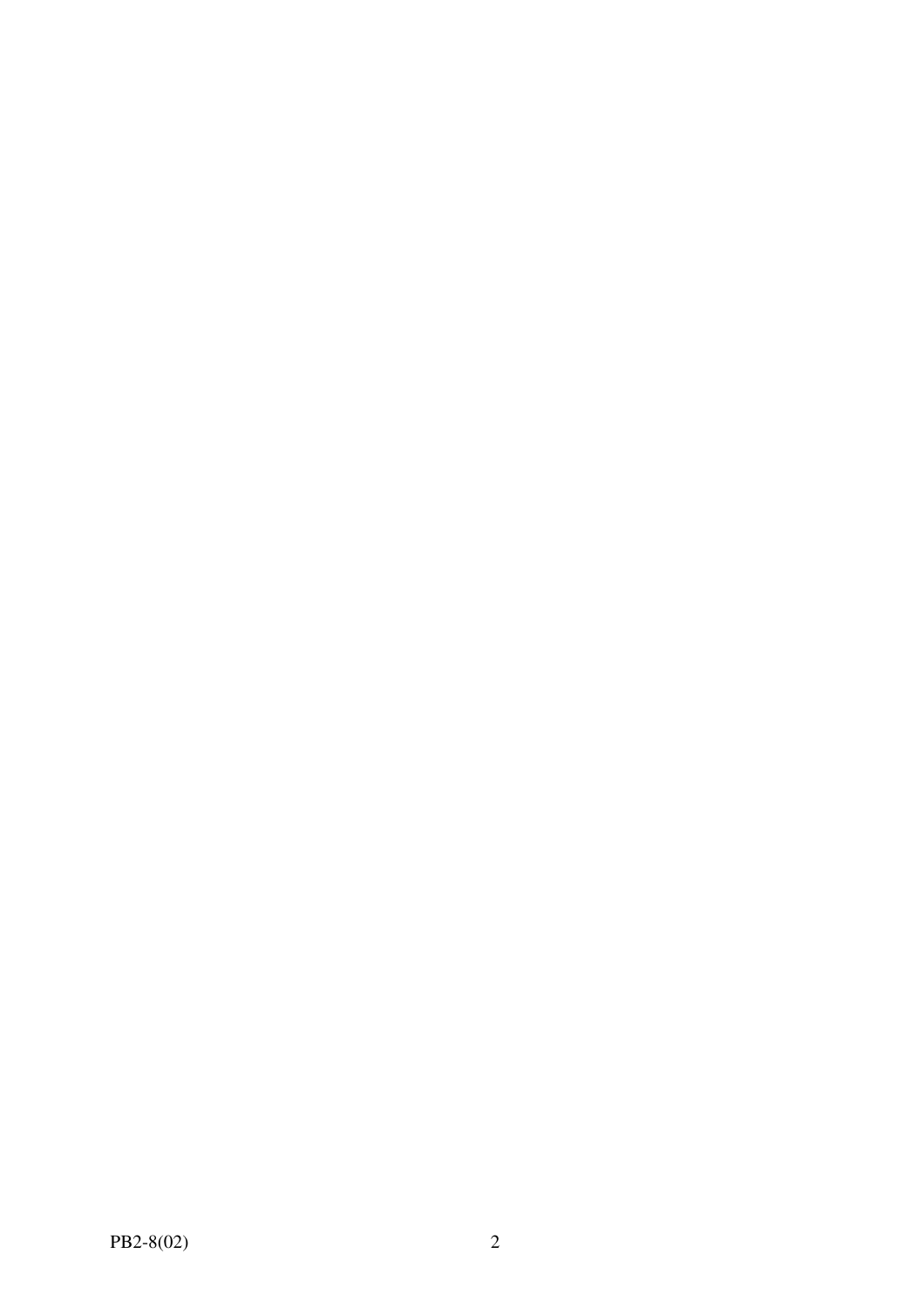## **PB2-8 (02)**

### **FLDWARN for the Mulgrave Russell Rivers**

#### **1 December 2010 to 31 January 2011**

# IDQ20712 Australian Government Bureau of Meteorology Queensland FLOOD WARNING FOR THE RUSSELL-MULGRAVE RIVERS AND ADJACENT COASTAL STREAMS Issued at 11:05 PM on Friday the 24th of December 2010 by the Bureau of Meteorology, Brisbane. Some moderate to heavy rain tonight is causing renewed river rises in the Russell-Mulgrave Rivers and nearby coastal streams. Although river levels are currently only around minor flood level or below, with the forecast heavy rains, continued river rises to possible moderate flood levels are likely during Saturday. Some localised and flash flooding is expected to continue throughout the area tonight and Saturday. Further north, river levels in the Barron River system around Mareeba and Cairns are well below minor flood levels tonight. Some rises towards minor to moderate flood levels may be experienced during Saturday, but this will require more intense rains to commence in the Barron catchment. Warnings for the Barron River will commence if this occurs. Next Issue: The next warning will be issued at about 7am Saturday or earlier if required. Latest River Heights: Mulgrave R at The Fisheries # 3.5m steady 10:32 PM FRI 24/12/10 Mulgrave R at Peets Bridge # 4.85m rising 10:42 PM FRI 24/12/10 Mulgrave R at Gordonvale # 11.06m rising 10:49 PM FRI 24/12/10 Russell R at Clyde Rd # 0.51m steady 09:32 PM FRI 24/12/10 Warnings and River Height Bulletins are available at http://www.bom.gov.au/hydro/flood/qld . Flood Warnings are also available on telephone 1300 659 219 at a low call cost of 27.5 cents, more from mobile, public and satellite phones.

## $TO·ROM602$

TO::BOM602

IDQ20712

Australian Government Bureau of Meteorology Queensland

FLOOD WARNING FOR THE RUSSELL-MULGRAVE RIVERS AND ADJACENT COASTAL STREAMS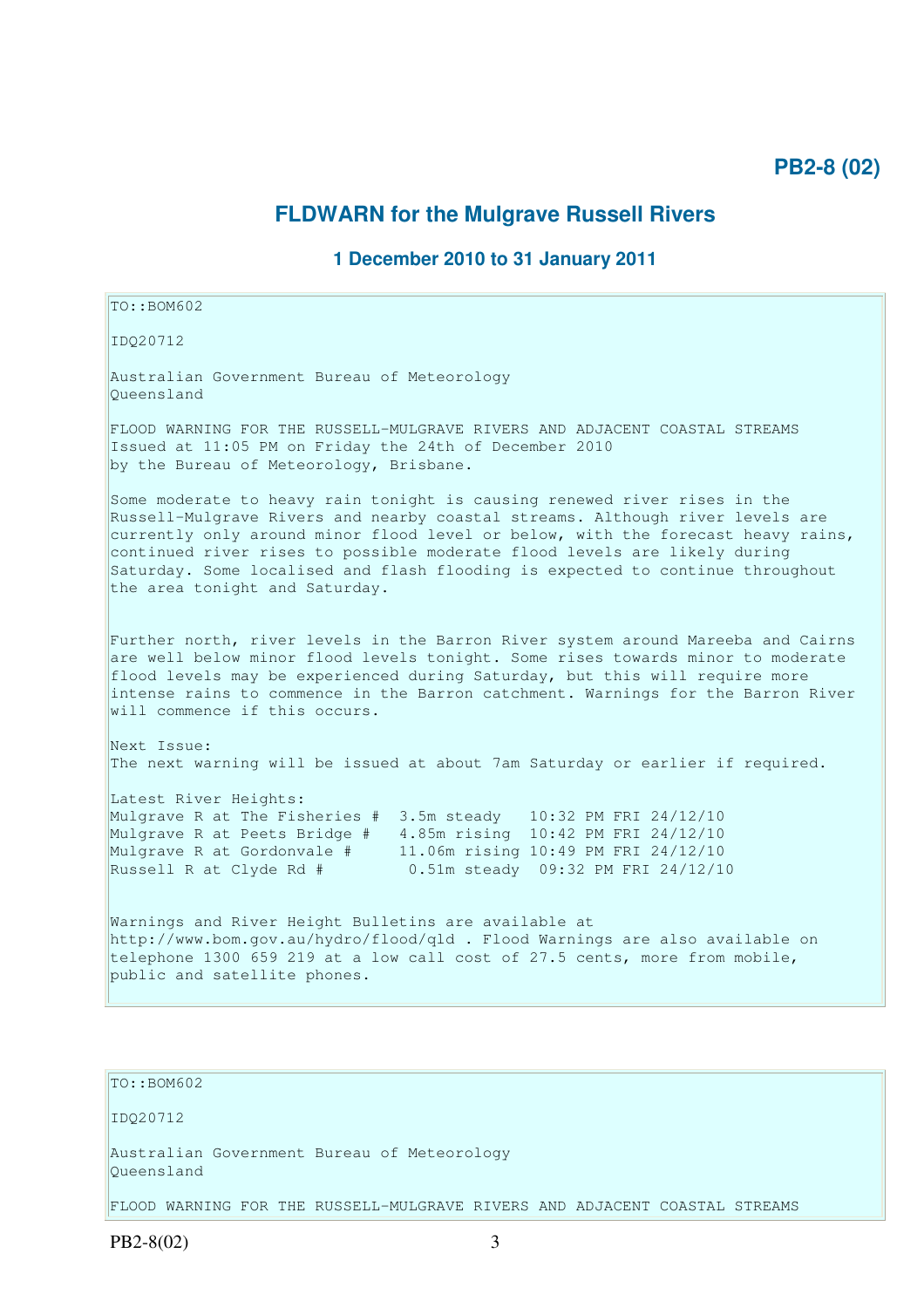Issued at 6:13 AM on Saturday the 25th of December 2010 by the Bureau of Meteorology, Brisbane. Heavy rainfall associated with TC Tasha has resulted in fast river level rises in the last few hours along the Russell and Mulgrave Rivers. MULGRAVE RIVER Major flood levels are likely at Fisheries this morning and moderate flood levels are forecast at Peets Bridge. At Gordonvale, a level in excess of 13 metres is forecast during today with further rises occurring. Major flood levels are possible at Gordonvale as rainfall continues. RUSSELL RIVER Moderate flood levels are of at least 7.5 metres predicted for Bucklands today. Moderate flood levels are expected at Clyde Road. Further rises will occur as rainfall continues. Further north, river levels in the Barron River system around Mareeba and Cairns are below minor flood levels. Some rises towards minor to moderate flood levels may be experienced during Saturday, but this will require more intense rains to fall in the Barron catchment. Warnings for the Barron River will commence if this occurs. Next Issue: The next warning will be issued at about 11am Saturday or earlier if required. Latest River Heights: Mulgrave R at The Fisheries # 6.3m rising 05:51 AM SAT 25/12/10 Mulgrave R at Peets Bridge \* 5.75m rising 05:30 AM SAT 25/12/10 Mulgrave R at Peets Bridge # 6m rising 05:51 AM SAT 25/12/10 Mulgrave R at Gordonvale # 12.26m rising 05:50 AM SAT 25/12/10 Simmonds Ck at Kamma Pine Rd \* 3.08m rising 05:40 AM SAT 25/12/10 Russell R at Bucklands \*  $6.49$ m rising  $05:40$  AM SAT 25/12/10 Russell R at Clyde Rd# 0.81m steady 05:49 AM SAT 25/12/10 \*automatic station Warnings and River Height Bulletins are available at http://www.bom.gov.au/hydro/flood/qld . Flood Warnings are also available on telephone 1300 659 219 at a low call cost of 27.5 cents, more from mobile, public and satellite phones. TO::BOM602 IDQ20712 Australian Government Bureau of Meteorology Queensland

FLOOD WARNING FOR THE RUSSELL-MULGRAVE RIVERS AND ADJACENT COASTAL STREAMS Issued at 8:18 AM on Saturday the 25th of December 2010 by the Bureau of Meteorology, Brisbane.

Heavy rainfall is easing in the Russell and Mulgrave Rivers. Fast river rises to major flood levels have been recorded but are expected to peak within the next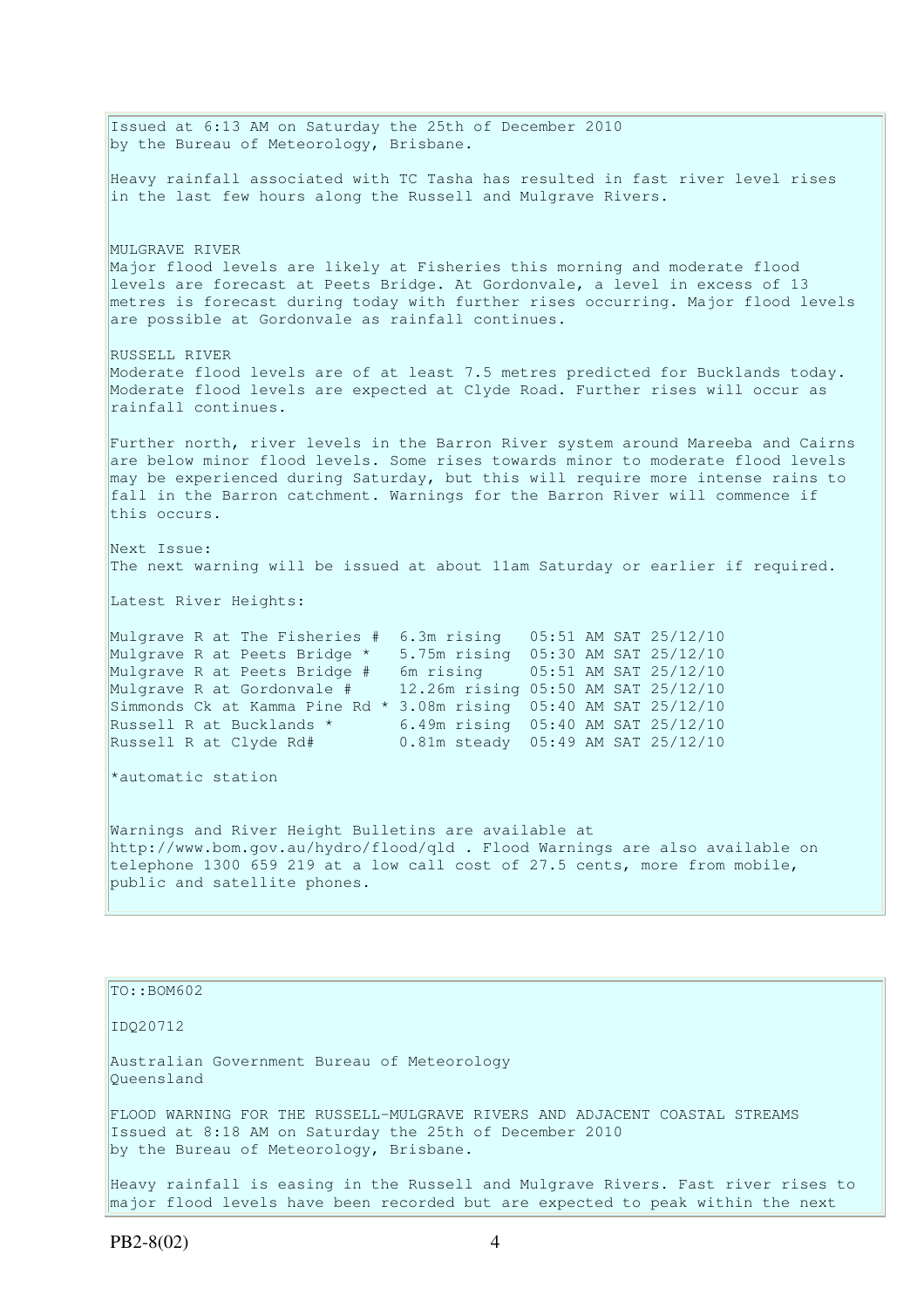few hours at Gordonvale and upstream. MULGRAVE RIVER Major flood levels are expected to peak during the next couple of hours at The Fisheries crossing and Peets Bridge. At Gordonvale, a major flood peak of about 15.5 metres is expected before midday Saturday. This level is similar to the March 2008 flood. RUSSELL RIVER Moderate flood levels are of about 7.5 metres are predicted for Bucklands today. Moderate flooding is expected to continue downstream at Clyde Road until Sunday. BARRON RIVER River levels in the Barron River system around Mareeba and Cairns are expected to remain below minor flood levels during Saturday. Predicted River Heights/Flows: Gordonvale peak of about 15.5 metres is expected before midday Saturday Bucklands peak of about 7.5 metres during Saturday Next Issue: The next warning will be issued at about 1pm Saturday. Latest River Heights: Mulgrave R at The Fisheries # 9.0 m rising 08:00 AM SAT 25/12/10 Mulgrave R at Peets Bridge # 8.95m rising 08:00 AM SAT 25/12/10 Mulgrave R at Gordonvale  $\frac{1}{4}$  14.11m rising 08:00 AM SAT 25/12/10<br>Russell R at Bucklands \* 6.54m rising 05:50 AM SAT 25/12/10 Russell R at Bucklands \* 6.54m rising 05:50 AM SAT 25/12/10 Babinda Ck at The Boulders \* 6.03m rising 05:50 AM SAT 25/12/10 Russell R at Clyde Rd# 0.91m rising 07:00 AM SAT 25/12/10 Warnings and River Height Bulletins are available at http://www.bom.gov.au/hydro/flood/qld . Flood Warnings are also available on telephone 1300 659 219 at a low call cost of 27.5 cents, more from mobile, public and satellite phones.

| TO: <b>:BOM602</b>                                                                                                                                                                                          |
|-------------------------------------------------------------------------------------------------------------------------------------------------------------------------------------------------------------|
| ID020712                                                                                                                                                                                                    |
| Australian Government Bureau of Meteorology<br>Oueensland                                                                                                                                                   |
| FLOOD WARNING FOR THE RUSSELL-MULGRAVE RIVERS AND ADJACENT COASTAL STREAMS<br>Issued at 10:02 AM on Saturday the 25th of December 2010<br>by the Bureau of Meteorology, Brisbane.                           |
| Heavy rainfall has eased in the Russell and Mulgrave Rivers. Fast river rises to<br>major flood levels have been recorded but are expected to peak within the next<br>few hours at Gordonvale and upstream. |
| MULGRAVE RIVER                                                                                                                                                                                              |

Major flood levels have just peaked in the past 2 hours at The Fisheries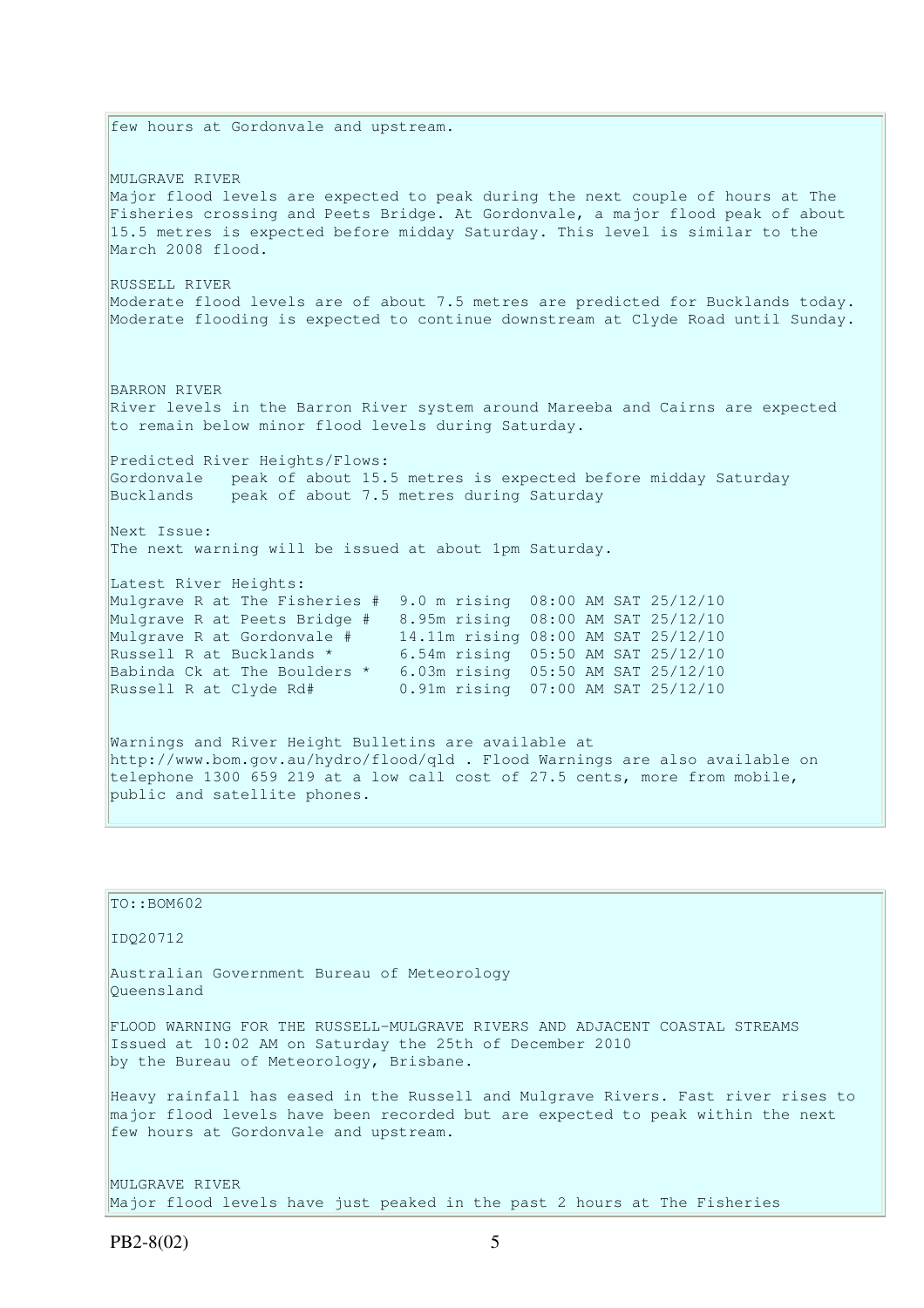crossing and Peets Bridge. Higher than expected levels are being recorded downstream at Gordonvale, but it is expected to peak quickly during the next couple of hours. At Gordonvale, a major flood peak of about 16.5 metres is expected before midday Saturday. This level is about one metre higher than the March 2008 flood and highest level since 1977. RUSSELL RIVER Moderate flood levels are of about 7.5 metres are predicted for Bucklands today. Moderate flooding is expected to continue downstream at Clyde Road until Sunday. BARRON RIVER River levels in the Barron River system around Mareeba and Cairns are expected to remain below minor flood levels during Saturday. Predicted River Heights/Flows: Gordonvale peak of about 16.5 metres is expected before midday Saturday Bucklands peak of about 7.5 metres during Saturday Next Issue: The next warning will be issued at about 1pm Saturday. Latest River Heights: Mulgrave R at The Fisheries # 6.15m falling 09:52 AM SAT 25/12/10 Mulgrave R at Peets Bridge # 9.7m steady 09:52 AM SAT 25/12/10 Mulgrave R at Gordonvale # 16.31m rising 09:50 AM SAT 25/12/10 Russell R at Bucklands \* 7.23m rising 08:20 AM SAT 25/12/10 Russell R at Clyde Rd# 1.06m rising 09:31 AM SAT 25/12/10 Warnings and River Height Bulletins are available at http://www.bom.gov.au/hydro/flood/qld . Flood Warnings are also available on telephone 1300 659 219 at a low call cost of 27.5 cents, more from mobile, public and satellite phones.

| TO::BOM602                                                                                                                                                                                                               |
|--------------------------------------------------------------------------------------------------------------------------------------------------------------------------------------------------------------------------|
| ID020712                                                                                                                                                                                                                 |
| Australian Government Bureau of Meteorology<br>Oueensland                                                                                                                                                                |
| FLOOD WARNING FOR THE RUSSELL-MULGRAVE RIVERS AND ADJACENT COASTAL STREAMS<br>Issued at 1:33 PM on Saturday the 25th of December 2010<br>by the Bureau of Meteorology, Brisbane.                                         |
| Major flooding is easing on the Mulgrave River at Gordonvale following a peak<br>recorded during Saturday morning. Minor to moderate flood levels are generally<br>falling elsewhere in the Mulgrave and Russell Rivers. |
| River levels in the Barron River system around Mareeba and Cairns are expected<br>to continue to remain below minor flood levels during Saturday.                                                                        |
| MULGRAVE RIVER:<br>Minor to moderate flooding is easing during Saturday afternoon between The<br>Fisheries and Peets Bridge. Major flood levels are also easing at Gordonvale                                            |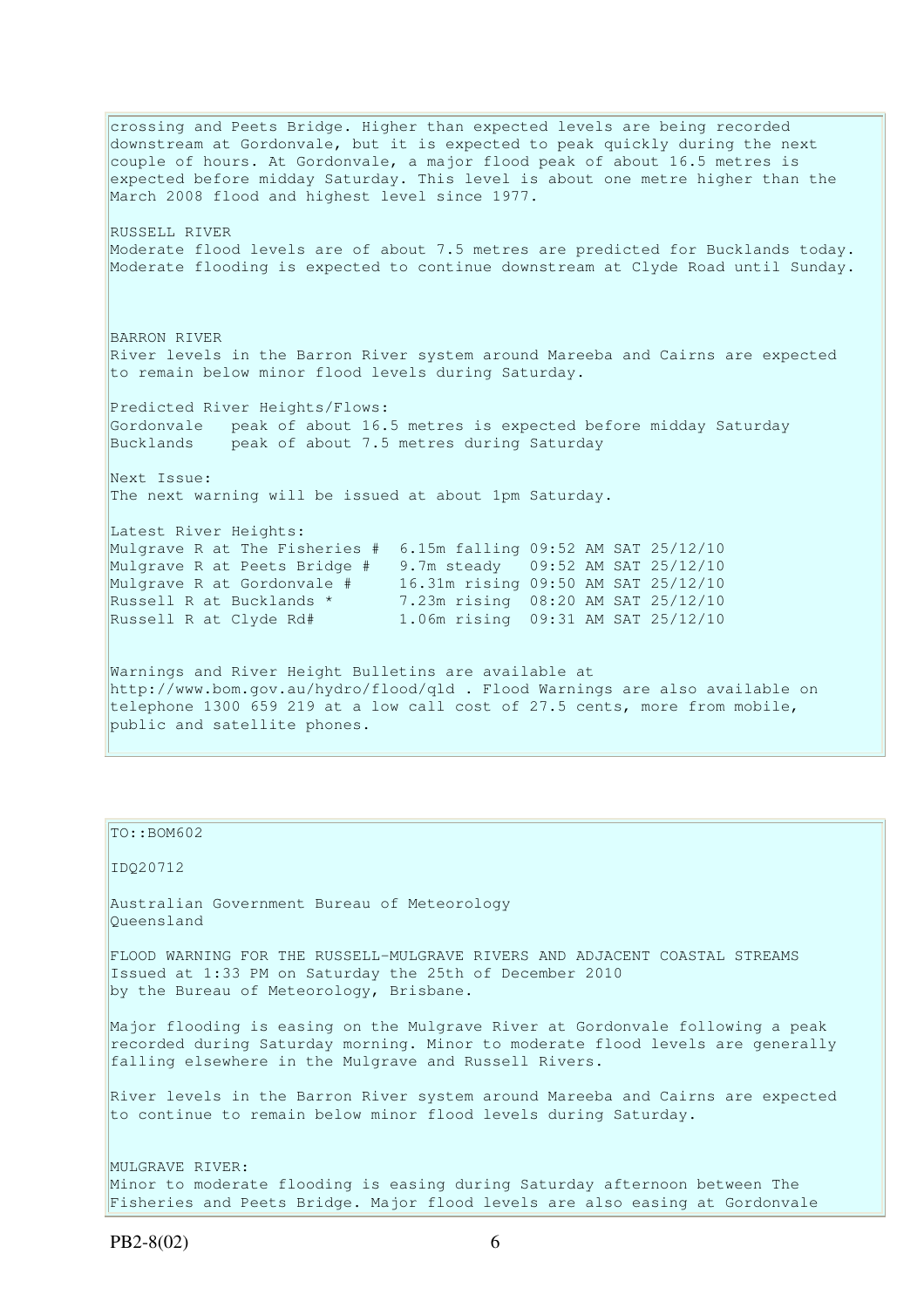where a major flood peak to 16.37 metres was recorded at about 10:30am Saturday. At 1pm Saturday, the river level at Gordonvale was 15.31 metres and falling. RUSSELL RIVER: Moderate flood levels remain at a peak of 7.85 metres at Bucklands with river levels expected to commence to ease during Saturday afternoon. Moderate flooding downstream at Clyde Road is expected to remain high until Sunday, where at 1pm Saturday river levels remain about 1.1 metres above the level of the bridge. Next Issue: The next warning will be issued at about 5.30pm Saturday. Latest River Heights: Mulgrave R at The Fisheries # 3.65m falling 12:55 PM SAT 25/12/10 Mulgrave R at Peets Bridge # 7.2m falling 01:09 PM SAT 25/12/10 Mulgrave R at Gordonvale # 15.31m falling 01:07 PM SAT 25/12/10 Simmonds Ck at Kamma Pine Rd \* 3.54m rising 11:40 AM SAT 25/12/10 Russell R at Bucklands  $\star$  7.85m falling  $11:30$  AM SAT 25/12/10 Babinda Ck at The Boulders \* 2.61m falling 09:20 AM SAT 25/12/10 Russell R at Clyde Rd# 1.11m falling 11:40 AM SAT 25/12/10 Gwynne Ck at Schoorls \* 3.02m rising 08:10 AM SAT 25/12/10 Leslie Ck at Leslie Ck \* 3.75m rising 12:00 PM SAT 25/12/10 Barron R at Goonara Creek \* 8.28m steady 12:00 PM SAT 25/12/10 Barron R at Picnic Crossing \* 3.19m rising 08:20 AM SAT 25/12/10 Mazlin Ck at Rail Bridge \* 3.19m falling 12:10 PM SAT 25/12/10 Barron R at Tinaroo Dam  $#$   $-0.51$ m rising  $01:29$  PM SAT  $25/12/10$ Barron R at Mareeba # 3.33m falling 01:22 PM SAT 25/12/10 Barron R at Bilwon # 4.81m steady 01:21 PM SAT 25/12/10 Clohesy R at Bolton Road # 2.43m falling 01:26 PM SAT 25/12/10 Flaggy Ck at Flaggy Ck # 2.76m rising 12:18 PM SAT 25/12/10 Barron R at Myola # 3.41m falling 01:25 PM SAT 25/12/10 Barron R at L Placid # 8.12m steady 11:54 AM SAT 25/12/10 Barron R at Kamerunga Br # 2.19m falling 01:25 PM SAT 25/12/10 Freshwater Ck at Copperlode Dam # 0.39m steady 11:07 AM SAT 25/12/10 Freshwater Ck at Redlynch # 2.46m falling 12:57 PM SAT 25/12/10 Barron R at Cairns Airport # 1.43m falling 01:23 PM SAT 25/12/10 Cairns Harbour tide \*  $\overline{2.96m}$  steady  $\overline{01:20}$  PM SAT 25/12/10<br>Hills Ck at Hamilton Rd \*  $\overline{1.55m}$  rising  $\overline{09:20}$  AM SAT 25/12/10 1.55m rising 09:20 AM SAT 25/12/10 \*,# denotes automatic station.

Warnings and River Height Bulletins are available at http://www.bom.gov.au/hydro/flood/qld . Flood Warnings are also available on telephone 1300 659 219 at a low call cost of 27.5 cents, more from mobile, public and satellite phones.

TO::BOM602

IDQ20712

Australian Government Bureau of Meteorology Queensland

FINAL FLOOD WARNING FOR THE RUSSELL-MULGRAVE RIVERS AND ADJACENT COASTAL STREAMS Issued at 5:18 PM on Saturday the 25th of December 2010 by the Bureau of Meteorology, Brisbane.